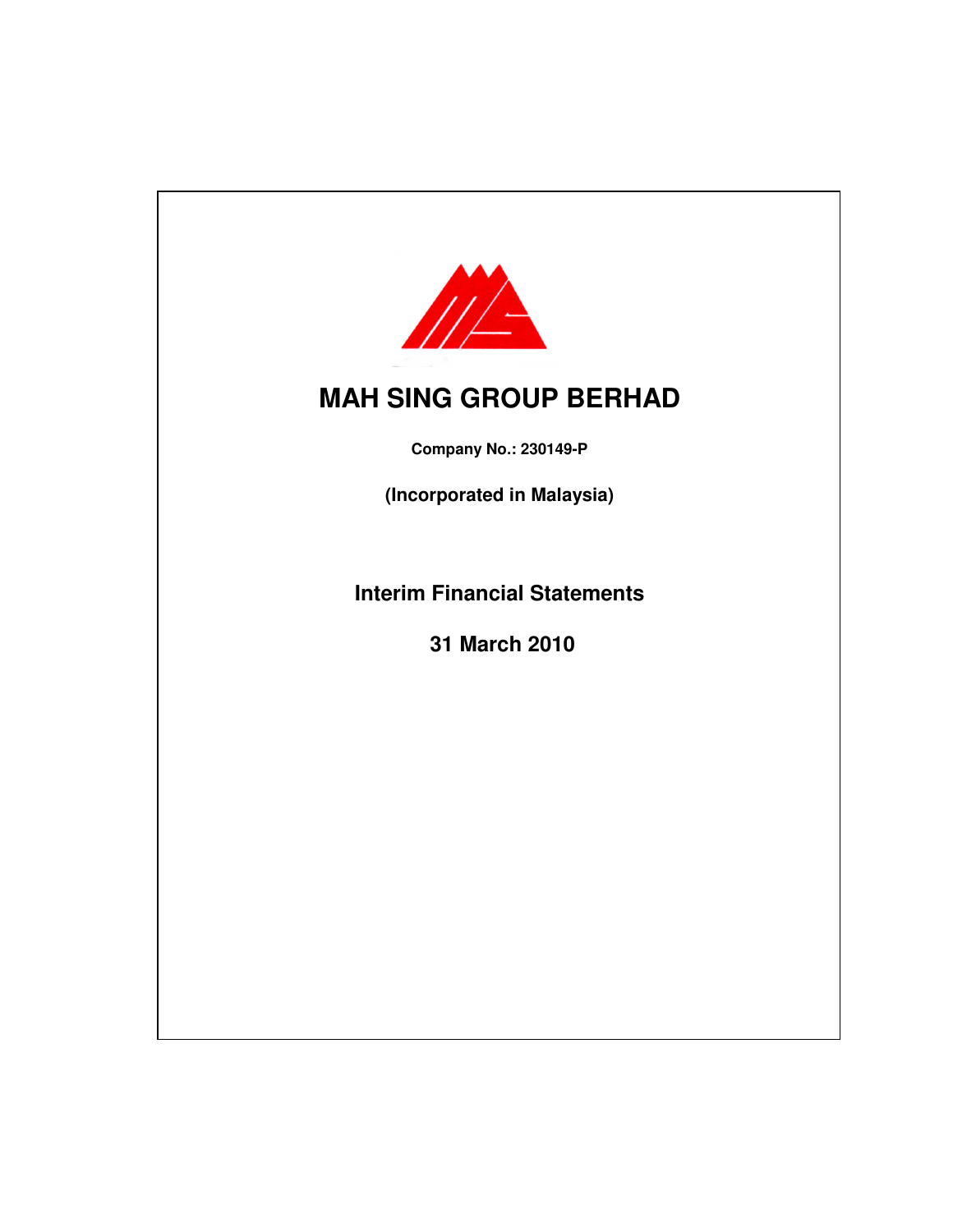**Company No.: 230149-P (Incorporated in Malaysia)**

**Interim Financial Statements - 31 March 2010**

|                                                               | Page No. |
|---------------------------------------------------------------|----------|
| <b>Condensed Consolidated Statement Of Financial Position</b> |          |
| <b>Condensed Consolidated Statement of Income</b>             | 2        |
| <b>Condensed Consolidated Statement Of Changes In Equity</b>  | 3        |
| <b>Condensed Consolidated Cash Flow Statements</b>            | 4        |
| <b>Notes To The Interim Financial Statements</b>              | 5 - 12   |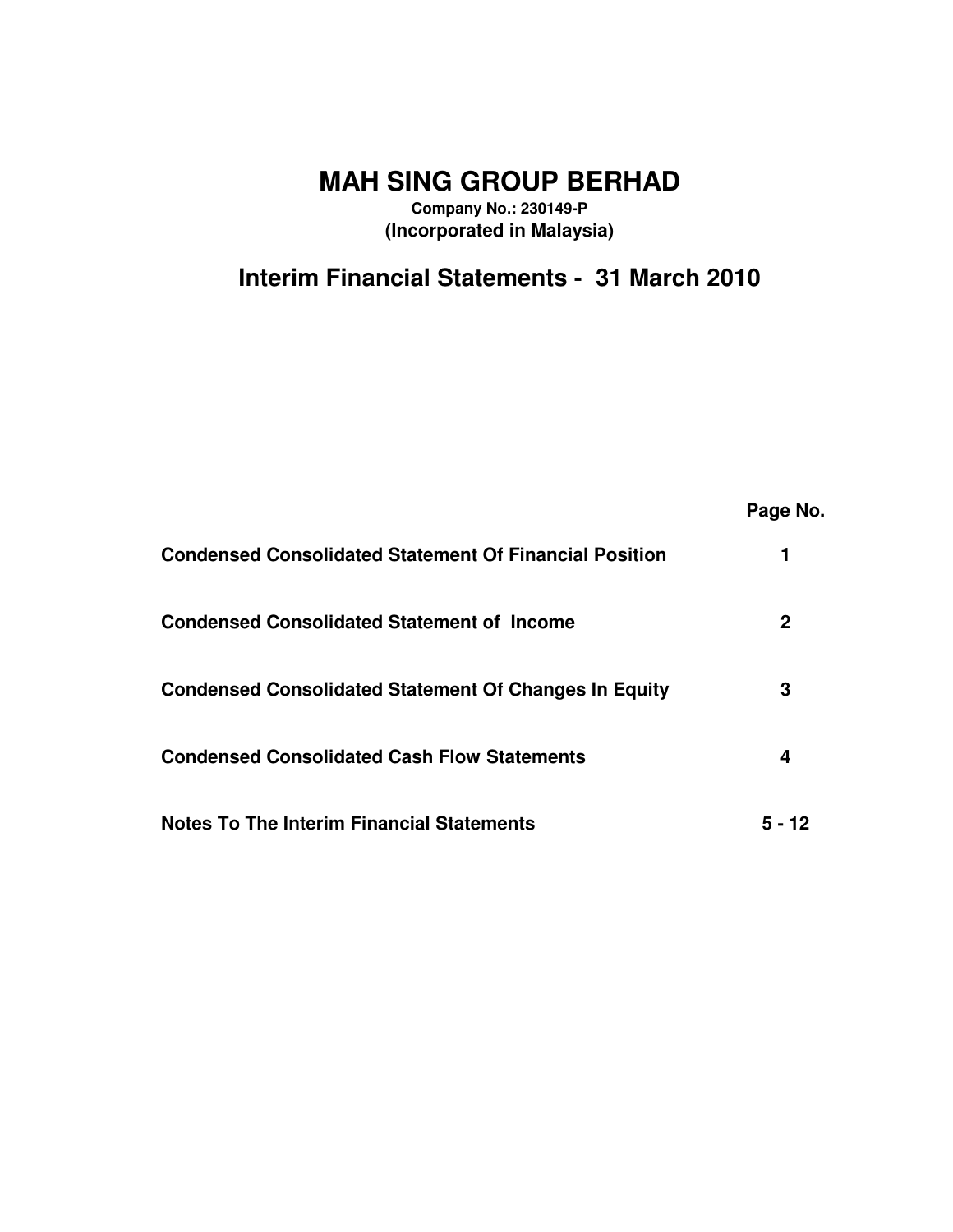*(Company No.: 230149-P)* (Incorporated in Malaysia)

### CONDENSED CONSOLIDATED STATEMENT OF FINANCIAL POSITION

As at 31 March 2010

*(The figures have not been audited)*

|                                                             | (UNAUDITED)  | (AUDITED)        |
|-------------------------------------------------------------|--------------|------------------|
|                                                             | AS AT        | AS AT            |
|                                                             | 31/03/2010   | 31/12/2009       |
|                                                             | (RM'000)     | (RM'000)         |
| <b>ASSETS</b>                                               |              |                  |
| <b>Non-current Assets</b>                                   |              |                  |
| Property, plant and equipment                               | 58,376       | 60,982           |
| Prepaid lease payments                                      | 10,573       | 3,701            |
| Land held for property development                          | 47,099       | 47,099           |
| Intangible assets                                           | $\mathbf{2}$ | 4                |
|                                                             | 116,050      | 111,786          |
| <b>Current Assets</b>                                       |              |                  |
| Property development costs                                  | 803,751      | 821,447          |
| Inventories                                                 | 30,454       | 29,947           |
| Trade and other receivables                                 | 246,282      | 180,843          |
| Derivative financial asset                                  | 11           |                  |
| Current tax assets                                          | 5,867        | 5,899            |
| Deposits with licensed banks<br>Cash and bank balances      | 38,683       | 268,781          |
|                                                             | 130,383      | 127,845          |
|                                                             | 1,255,431    | 1,434,762        |
| <b>TOTAL ASSETS</b>                                         | 1,371,481    | 1,546,548        |
|                                                             |              |                  |
| <b>EQUITY AND LIABILITIES</b>                               |              |                  |
| <b>Equity Attributable to Equity Holders of the Company</b> |              |                  |
| Share capital                                               | 346,487      | 346,487          |
| Share premium                                               | 200,338      | 200,369          |
| Other reserves                                              | (776)        | 4,784            |
| Retained earnings                                           | 323,750      | 294,054          |
|                                                             | 869,799      | 845,694          |
| <b>Minority Interests</b>                                   | 11,508       |                  |
| <b>Total Equity</b>                                         | 881,307      | 7,774<br>853,468 |
|                                                             |              |                  |
| <b>Non-current Liabilities</b>                              |              |                  |
| Long term borrowings                                        | 185,069      | 141,466          |
| Long term and deferred payables                             | 4,045        | 19,227           |
| Deferred tax liabilities                                    | 1,807        | 1,807            |
|                                                             | 190,921      | 162,500          |
|                                                             |              |                  |
| <b>Current Liabilities</b>                                  |              |                  |
| Trade and other payables                                    | 253,745      | 438,549          |
| Term Ioans                                                  | 24,465       | 66,358           |
| Short term borrowings                                       | 300          | 7,350            |
| <b>Bank overdrafts</b>                                      | 2,013        | 705              |
| Current tax liabilities                                     | 18,730       | 17,618           |
|                                                             |              |                  |
|                                                             | 299.253      | 530,580          |
| <b>Total Liabilities</b>                                    | 490,174      | 693,080          |
|                                                             |              |                  |
| TOTAL EQUITY AND LIABILITIES                                | 1,371,481    | 1,546,548        |
|                                                             |              |                  |
| Net assets per share attributable to equity holders of the  |              |                  |
| Company(RM)                                                 | 1.26         | 1.22             |

The Condensed Consolidated Statement of Financial Position should be read in conjunction with the audited financial statements for the financial year ended 31 December 2009 and the accompanying explanatory notes attached to the interim financial statements.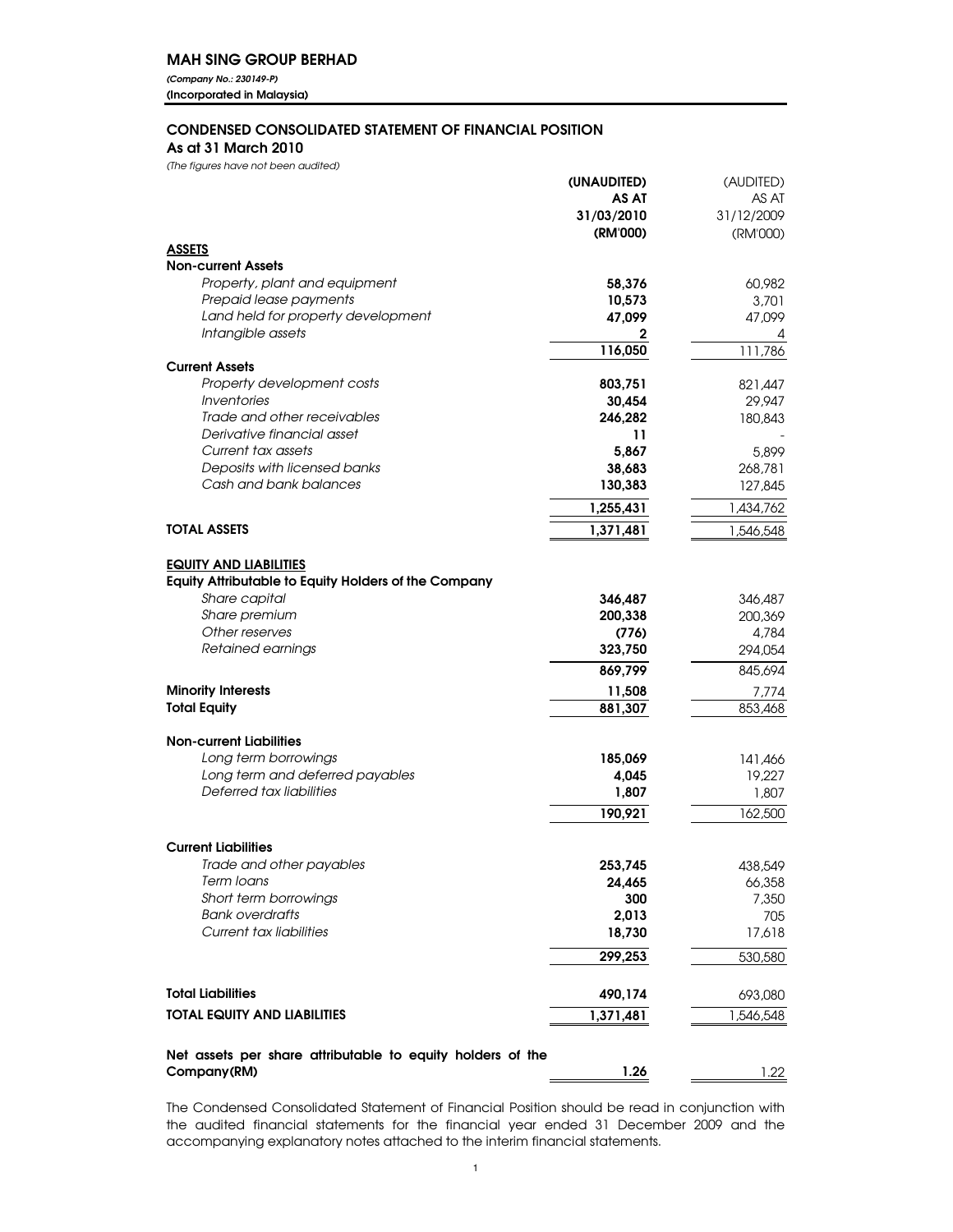# Mah Sing Group Berhad

*(Company No.: 230149-P)* (Incorporated in Malaysia)

# CONDENSED CONSOLIDATED STATEMENT OF INCOME

For the financial period ended 31 March 2010

*(The figures have not been audited)*

|                                | 3 months ended |            | <b>Period ended</b> |            |
|--------------------------------|----------------|------------|---------------------|------------|
|                                | 31/03/2010     | 31/03/2009 | 31/03/2010          | 31/03/2009 |
|                                | (RM'000)       | (RM'000)   | (RM'000)            | (RM'000)   |
| Revenue                        | 238,312        | 150,315    | 238,312             | 150,315    |
| Cost of sales                  | (167, 769)     | (102,922)  | (167, 769)          | (102,922)  |
| Gross profit                   | 70,543         | 47,393     | 70,543              | 47,393     |
| Other income                   | 359            | 205        | 359                 | 205        |
| Selling and marketing expenses | (6, 490)       | (4,490)    | (6, 490)            | (4,490)    |
| Administrative expenses        | (13,748)       | (11,166)   | (13,748)            | (11,166)   |
| Other operating expenses       | (8, 562)       |            | (8, 562)            |            |
| Interest income                | 125            | (85)       | 125                 | (85)       |
| Finance costs                  | (514)          | (738)      | (514)               | (738)      |
| Profit before taxation         | 41,713         | 31,119     | 41,713              | 31,119     |
| Income tax expense             | (10,084)       | (8,946)    | (10,084)            | (8,946)    |
| Profit For The Year            | 31,629         | 22,173     | 31,629              | 22,173     |
| Attributable to:               |                |            |                     |            |
| Equity holders of the Company  | 27,884         | 22,631     | 27,884              | 22,631     |
| Minority interests             | 3,745          | (458)      | 3,745               | (458)      |
|                                | 31,629         | 22,173     | 31,629              | 22,173     |
|                                |                |            |                     |            |

Earnings per share attributable to equity holders of the Company:

| - Basic (sen)   | Note B13 | 4.02 | 3.61 | 4.02 | 3.61 |
|-----------------|----------|------|------|------|------|
| - Diluted (sen) | Note B13 | 4.02 | 3.60 | 4.02 | 3.60 |

The Condensed Consolidated Statement of Comprehensive Income should be read in conjunction with the audited financial statements for the financial year ended 31 December 2009 and the accompanying explanatory notes attached to the interim financial statements.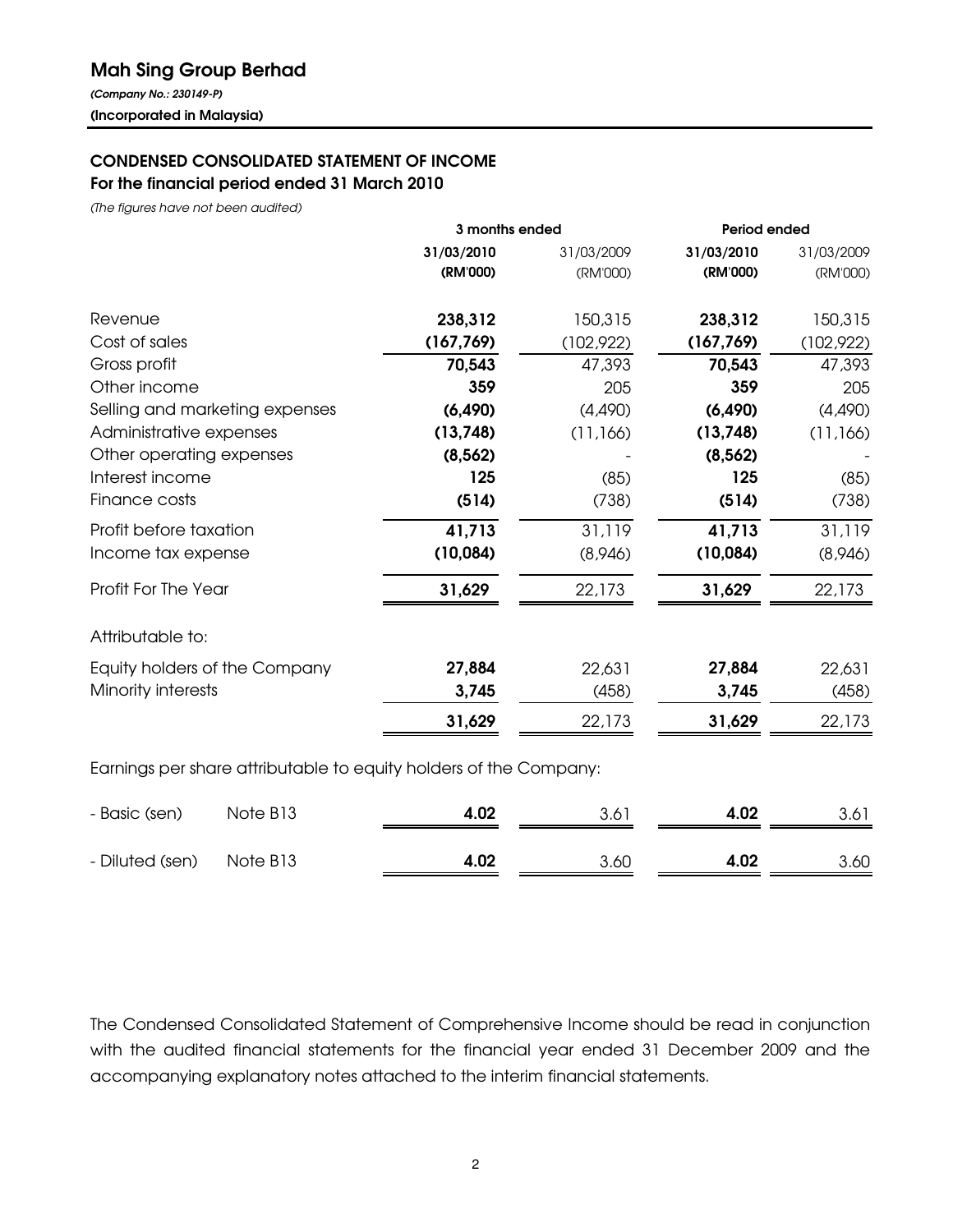#### Mah Sing Group Berhad

*(Company No.: 230149-P)* (Incorporated in Malaysia)

#### CONDENSED CONSOLIDATED STATEMENT OF CHANGES IN EQUITY

#### For the financial period ended 31 March 2010

*(The figures have not been audited)*

|                                                                                                                                                             | Attributable to equity holders of the Company |                     |                                                              |                                    | Minority            | Total                |                   |                  |                  |
|-------------------------------------------------------------------------------------------------------------------------------------------------------------|-----------------------------------------------|---------------------|--------------------------------------------------------------|------------------------------------|---------------------|----------------------|-------------------|------------------|------------------|
|                                                                                                                                                             |                                               |                     | Non-Distributable                                            |                                    |                     | <b>Distributable</b> |                   | <b>Interests</b> | Equity           |
| 3 months                                                                                                                                                    | Share<br>capital                              | Share<br>premium    | <b>Equity-settled</b><br><b>Employees Benefit</b><br>Reserve | Exchange<br>fluctuation<br>reserve | Capital<br>reserve  | Retained<br>earnings | Total             |                  |                  |
| ended 31 March 2010                                                                                                                                         | (RM'000)                                      | (RM'000)            | (RM'000)                                                     | (RM'000)                           | (RM'000)            | (RM'000)             | (RM'000)          | (RM'000)         | (RM'000)         |
| <b>Balance at 1/1/2010</b><br>Effect of first adoption of FRS 139 - net impact arising from<br>initial measurement of Other Financial Liability and Loans & | 346,487                                       | 200,369             | 22                                                           | 4,762                              |                     | 294,054<br>1,812     | 845,694<br>1,812  | 7,774<br>299     | 853,468<br>2,111 |
| Receivables at fair value less transaction costs.                                                                                                           | 346,487                                       | 200,369             | 22                                                           | 4,762                              | $\sim$              | 295,866              | 847,506           | 8,073            | 855,579          |
| Amount recognised directly in equity:<br>Foreign exchange fluctuation                                                                                       |                                               |                     |                                                              | (5,560)                            |                     |                      | (5,560)           | (310)            | (5, 870)         |
| Profit for the financial period                                                                                                                             |                                               |                     |                                                              |                                    |                     | 27,884               | 27,884            | 3,745            | 31,629           |
| Total comprehensive income for the period                                                                                                                   |                                               |                     | $\overline{a}$                                               | (5,560)                            |                     | 27.884               | 22,324            | 3,435            | 25,759           |
| Issuance of ordinary shares pursuant to:<br>- Warrants exercised<br>- ESOS exercised                                                                        |                                               |                     |                                                              |                                    |                     |                      |                   |                  |                  |
| Expenses set off against share premium<br>Reclassification of reserves arising from ESOS exercised                                                          |                                               | (31)                |                                                              |                                    |                     |                      | (31)              |                  | (31)             |
| Balance at 31/03/2010                                                                                                                                       | 346,488                                       | 200,338             | 22                                                           | (798)                              |                     | 323,750              | 869,799           | 11,508           | 881,307          |
|                                                                                                                                                             |                                               |                     | Attributable to equity holders of the Company                |                                    |                     |                      |                   | Minority         | Total            |
|                                                                                                                                                             |                                               |                     | Non-Distributable                                            |                                    |                     | Distributable        |                   | <b>Interests</b> | Equity           |
|                                                                                                                                                             | Share                                         | Share               | Equity-settled Exchange<br>Employees Benefit fluctuation     |                                    | Capital             | Retained             |                   |                  |                  |
| 3 months<br>ended 31 March 2009                                                                                                                             | capital<br>(RM'000)                           | premium<br>(RM'000) | Reserve<br>(RM'000)                                          | reserve<br>(RM'000)                | reserve<br>(RM'000) | earnings<br>(RM'000) | Total<br>(RM'000) | (RM'000)         | (RM'000)         |
| Balance at 1/1/2009                                                                                                                                         | 313,423                                       | 134,167             | 70                                                           | 5.092                              | $\overline{a}$      | 237,523              | 690,275           | 6,335            | 696,610          |
| Amount recognised directly in equity:<br>Foreign exchange fluctuation                                                                                       |                                               |                     |                                                              | 1,007                              |                     |                      | 1,007             | 294              | 1,301            |
| Profit for the financial period                                                                                                                             |                                               |                     |                                                              |                                    |                     | 22,631               | 22,631            | (458)            | 22,173           |
| Total comprehensive income for the period                                                                                                                   |                                               |                     |                                                              | 1.007                              |                     | 22.631               | 23.638            | (164)            | 23,474           |
| Issuance of ordinary shares pursuant to:<br>- Warrants exercised<br>- ESOS exercised<br>Reclassification of reserves arising from ESOS exercised            | 163<br>89                                     | 48                  | (41)                                                         |                                    |                     | 41                   | 163<br>137        |                  | 163<br>137       |
| Balance at 31/03/2009                                                                                                                                       | 313,675                                       | 134,215             | 29                                                           | 6.099                              |                     | 260,195              | 714,213           | 6.171            | 720,384          |

The Condensed Consolidated Statement of Changes in Equity should be read in conjunction with the audited financial statements for the financial year ended 31 December 2009 and the accompanying explanatory notes attached to the interim financial statements.